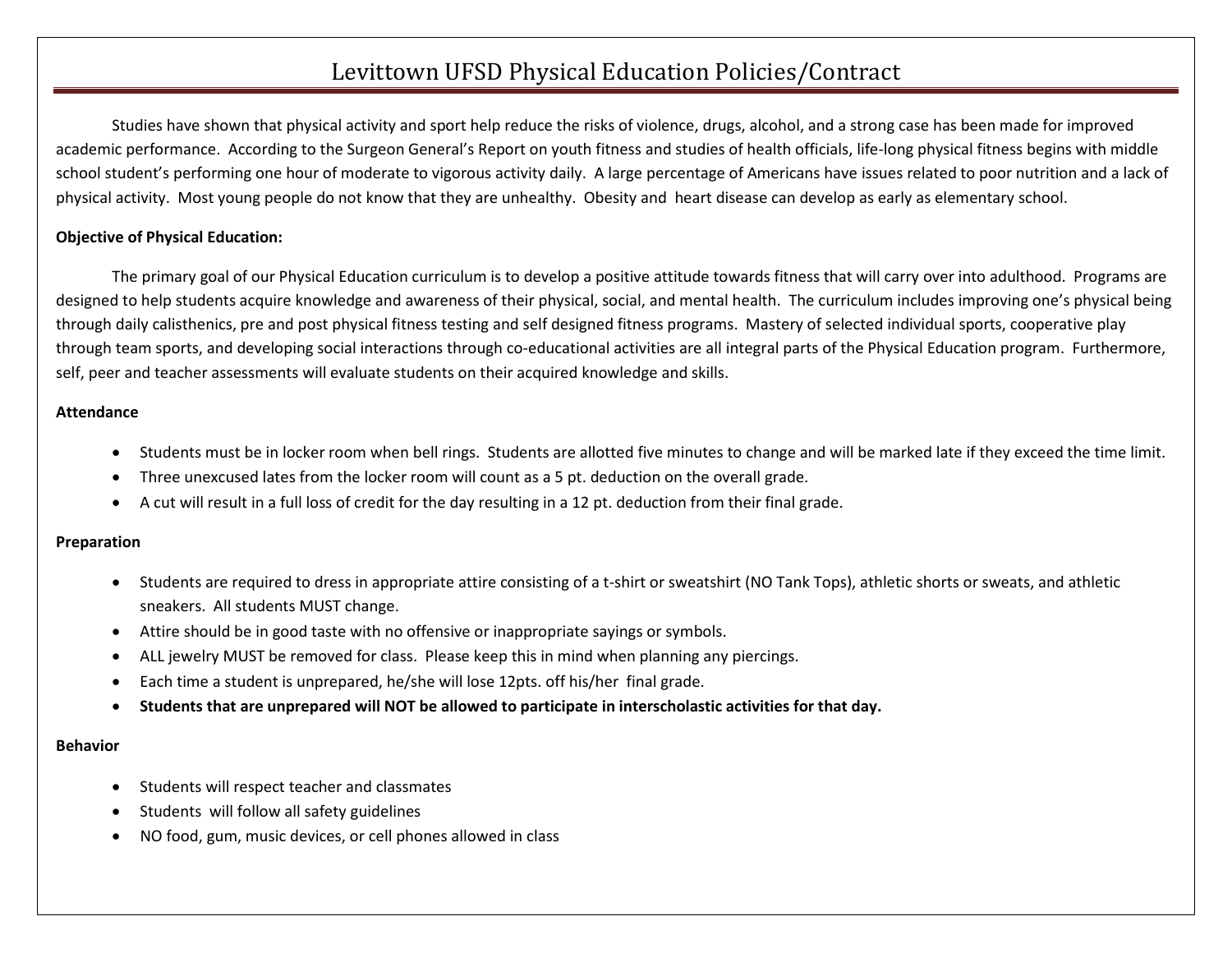# Levittown UFSD Physical Education Policies/Contract

#### **Locker Room Procedures**

- Students are NOT permitted in locker rooms during the day, except when changing for their Physical Education class.
- All students are issued a school master lock and PE locker. All belongings should be locked in the PE locker before and after class. Sharing lockers is NOT permitted. Loss of lock will result in a \$5.00 replacement fee.
- All students MUST remain in the locker room area until the bell rings.
- Inappropriate behavior in the locker room will result in disciplinary action.

### **Medical**

- Students with a medical exemption MUST bring a doctor's note to the nurse prior to class. The nurse will give the teacher a note explaining the injury and length of the medical.
- Doctor's notes MUST be updated on a monthly basis. Notes may be faxed to the school nurse for convenience.
- Any student who will be exempt from class will be required to complete a written assignment to receive credit for that class.
- *Failing to complete and return written assignments can lead to a failing grade for the quarter.*

### **Grading**

- Students will be given a numeric grade in Physical Education, which will NOT be averaged in to their GPA.
- Physical Education grading rubric and point reduction system is available to all students and parents on the Levittown website.

have read the above and understand all of the components of this contract. I know what is expected of me to receive a passing grade in Physical Education for this school year.

| Student's Signature         | Grade | Date |  |
|-----------------------------|-------|------|--|
|                             |       |      |  |
| Parent/Guardian's Signature |       | Date |  |